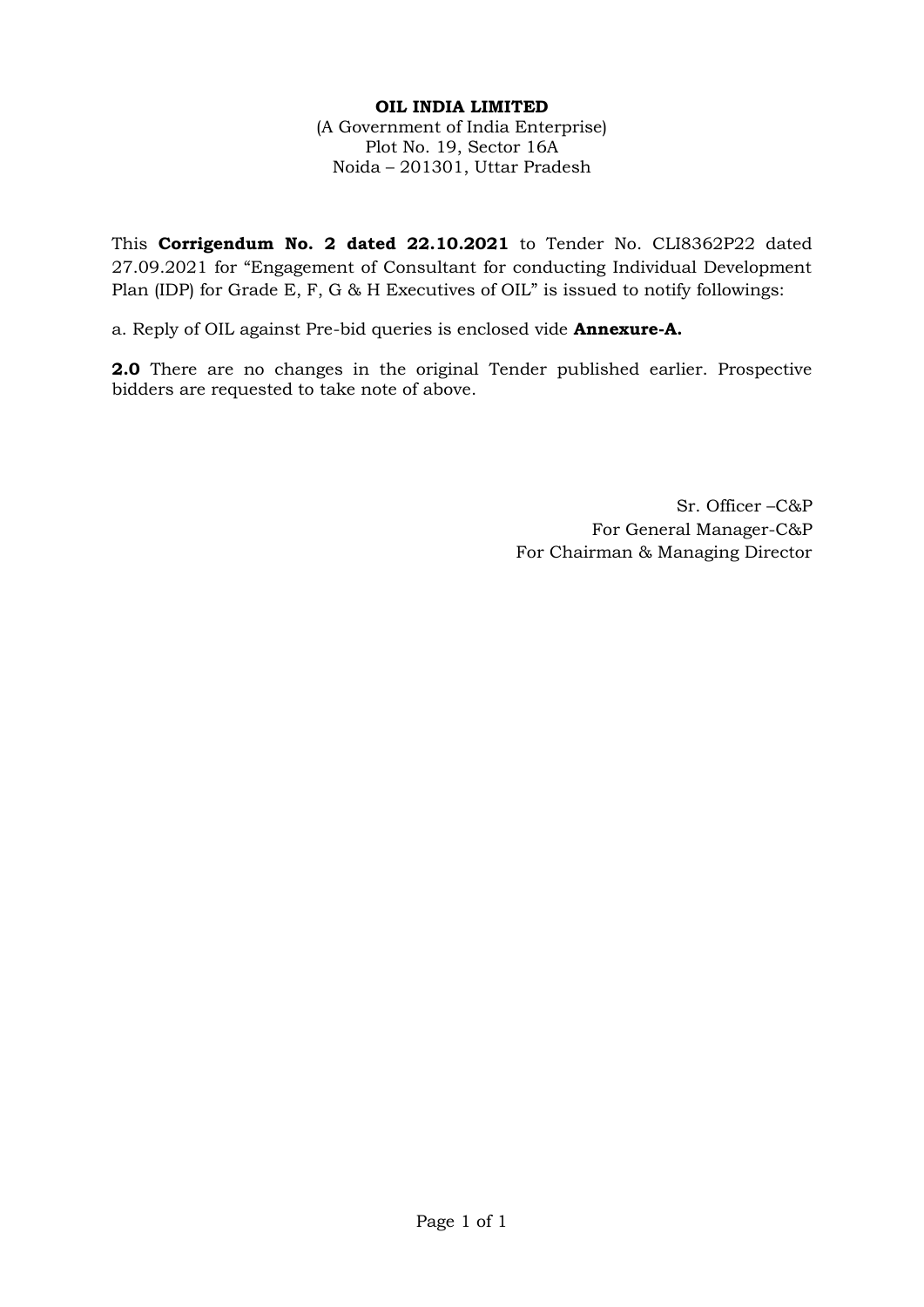#### **Discussion of Pre Bid Queries against Tender No. CLI8362P22 dated 27.09.2021 for "Engagement of Consultant for conducting Individual Development Plan (IDP) for Grade E, F, G & H Executives of OIL".**

#### Pre Bid conference held on 21.10.2021

| Queries of M/s. Deloitte Touche Tohmatsu India LLP |                                                                                                                                                                                                                                                                                                                                                                                                                                                                                                              |                                                                                                                                                                                                        |                                                                                                                                                                                                                                                                                                                                                                                                                                                                         |  |  |
|----------------------------------------------------|--------------------------------------------------------------------------------------------------------------------------------------------------------------------------------------------------------------------------------------------------------------------------------------------------------------------------------------------------------------------------------------------------------------------------------------------------------------------------------------------------------------|--------------------------------------------------------------------------------------------------------------------------------------------------------------------------------------------------------|-------------------------------------------------------------------------------------------------------------------------------------------------------------------------------------------------------------------------------------------------------------------------------------------------------------------------------------------------------------------------------------------------------------------------------------------------------------------------|--|--|
| Sr. No.                                            | <b>Tender Reference</b>                                                                                                                                                                                                                                                                                                                                                                                                                                                                                      | <b>Bidder's Query</b>                                                                                                                                                                                  | <b>OIL's Reply</b>                                                                                                                                                                                                                                                                                                                                                                                                                                                      |  |  |
| $\mathbf{1}$                                       | The Bids and all uploaded documents must be digitally<br>signed using Class 3 digital (encryption enabled)<br>certificate with Organizations Name (e-commerce<br>application) as per Indian IT Act obtained from the<br>licensed Certifying Authorities operating under the Root<br>Certifying Authority of India (RCAI), Controller of<br>Certifying Authorities (CCA) of India [except copies of the<br>documents required in physical form] before the<br>scheduled date and time for the tender closing. | Can you please confirm if both Online as<br>well as Physical submission of tender<br>required?                                                                                                         | Bijder have to submit their bid online on OIL's<br>E-tender portal and no physical bid shall be<br>acceptable. However, you have to submit<br>physcial documents sought in the tender.                                                                                                                                                                                                                                                                                  |  |  |
| $\overline{2}$                                     | CONTRACTOR shall not subcontract, transfer or assign<br>the contract, or any part under this contract, to any third<br>party(ies). Except for the main services under this<br>contract, CONTRACTOR may sub-contract the petty<br>support services subject to COMPANY's prior written<br>approval. However, CONTRACTOR shall be fully<br>responsible for complete execution and performance of<br>the services under the Contract.                                                                            | Can we deploy faculties that are<br>contracted with Deloitte who meet the<br>qualification and experience criteria? We<br>would provide the detailed profiles for Oil<br>India to scrutinize & select. | Faculties engaged by the bidder on contractual<br>basis and meeting the qualification and<br>experience criteria of the tender maybe<br>considered for evaluation. However, the<br>bidder/ contractor shall be fully responsible for<br>complete execution and performance of the<br>services under the Contract. Any change/<br>addition of assesors with requisite qualification<br>and experience at a later stage would require<br>prior written approval from OIL. |  |  |
| 3                                                  | Assessment Development Center (ADC) has been<br>conducted and IDPs have been prepared for Grades E, F,<br>G & H as under                                                                                                                                                                                                                                                                                                                                                                                     | Is it possible to share the sample IDPs for Will be shared with successful bidder<br>our reference so that we can estimate the<br>level of fine-tuning required?                                       |                                                                                                                                                                                                                                                                                                                                                                                                                                                                         |  |  |
| $\overline{4}$                                     | To fine tune IDPs in the 70:20:10 (70% at work; 20%<br>through developmental relations and support; 10%<br>though course work or other inputs) rule of learning and<br>the IDPs should<br>integrate all these elements.                                                                                                                                                                                                                                                                                      | What is the expected number of IDPs to<br>be fine-tuned in year 1, 2 and 3?                                                                                                                            | Same as Number of participants                                                                                                                                                                                                                                                                                                                                                                                                                                          |  |  |
| 5                                                  | To fine tune IDPs in the 70:20:10 (70% at work; 20%<br>through developmental relations and support; 10%<br>though course work or other inputs) rule of learning and<br>the IDPs should<br>integrate all these elements.                                                                                                                                                                                                                                                                                      | Is this division of 70:20:10 based on<br>estimated learning hours or volume of<br>content?                                                                                                             | Refer to standard 70:20:10 principle                                                                                                                                                                                                                                                                                                                                                                                                                                    |  |  |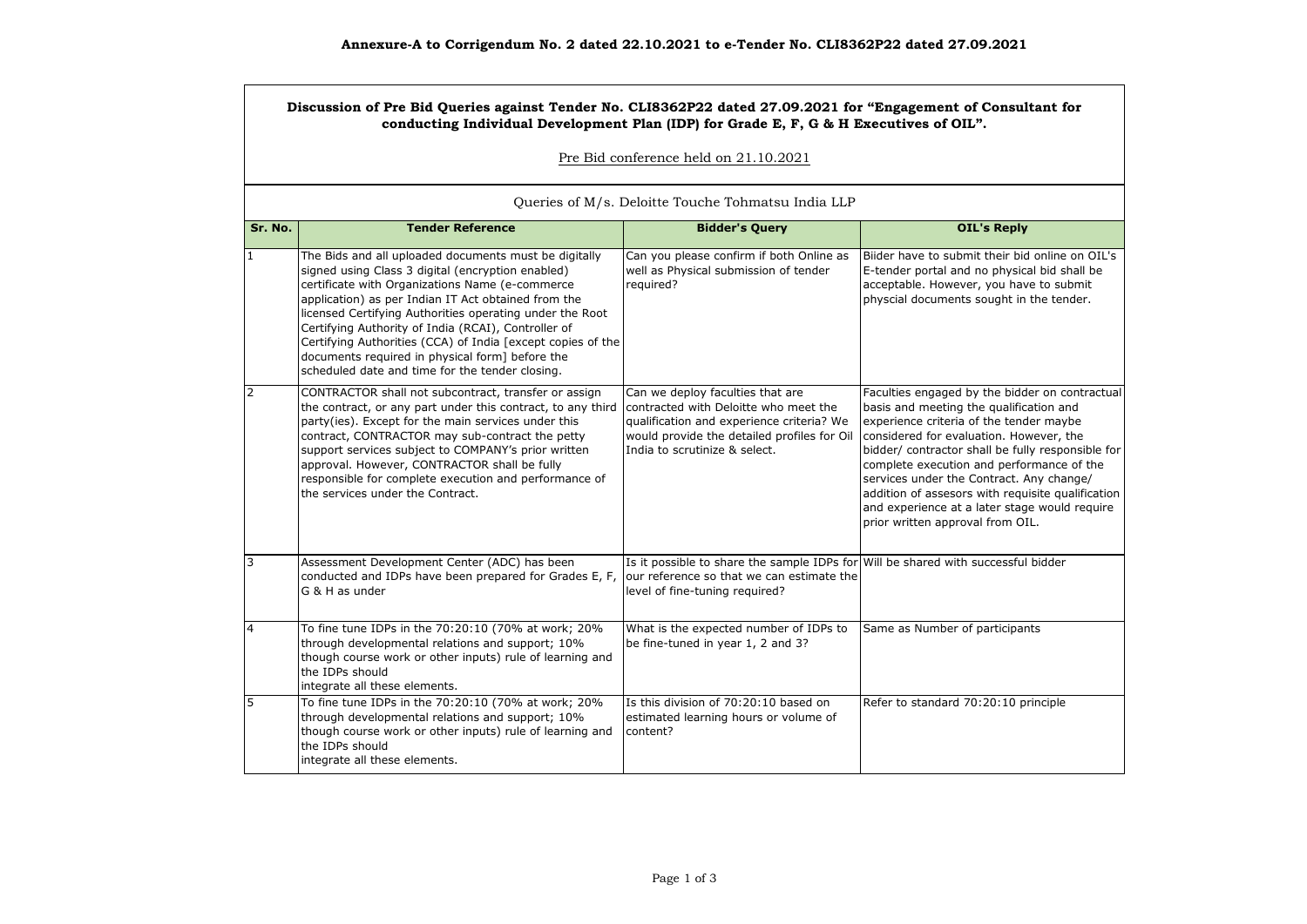### **Annexure-A to Corrigendum No. 2 dated 22.10.2021 to e-Tender No. CLI8362P22 dated 27.09.2021**

| 6              | To fine tune IDPs in the 70:20:10 (70% at work; 20%<br>through developmental relations and support; 10%<br>though course work or other inputs) rule of learning and<br>the IDPs should<br>integrate all these elements. | did not exist at all earlier in the IDP, to<br>ensure that this rule of learning is broadly<br>followed OR is it just converting existing<br>elements to different formats?                                                                                                                                                               | Does this require including elements that Yes, it may include elements which are not the<br>part of IDP |
|----------------|-------------------------------------------------------------------------------------------------------------------------------------------------------------------------------------------------------------------------|-------------------------------------------------------------------------------------------------------------------------------------------------------------------------------------------------------------------------------------------------------------------------------------------------------------------------------------------|---------------------------------------------------------------------------------------------------------|
| $\overline{7}$ | The IDPs to include the following (indicative):<br>a) Action learning projects<br>b) Reading<br>c) Videos<br>d) Training programs/MDPs<br>e) Other interventions/self-initiatives<br>f) Group training sessions         | It is understood that Oil India would<br>provide support in identifying action<br>learning projects and create conditions<br>for employees to be handed such<br>projects. Please confirm.                                                                                                                                                 | Yes, wherever required to implement the<br>action learning project                                      |
| 8              | Tentative volume of work                                                                                                                                                                                                | 1. It is assumed that the number of IDPs<br>to be fine-tuned in year 1, 2 and 3 is<br>equivalent to the number of employees to<br>be covered under the ADC exercie,<br>provided in this table. Please confirm.<br>2. It is the same number of employees<br>that will go through all the sessions<br>defined in table 2.3. Please confirm. | Yes                                                                                                     |
| 9              | Provision of reading materials (Hard copy & E-copy) and<br>video contents for IDPs                                                                                                                                      | Please confirm that Oil India is only<br>looking at curating content, not creating<br>any content from the vendor.                                                                                                                                                                                                                        | Bidder has to provide the reading material<br>required for IDP                                          |
| 10             | Online IDP tracking jointly with participant, reporting<br>authority and faculty to provide developmental support<br>(through email, phone call online engagement, etc.)                                                | Please confirm that the requirement of<br>email, phone call, online engagement is<br>not exepcted through the online portal<br>only.                                                                                                                                                                                                      | Required for regular communication with the<br>participant                                              |
| 11             | The instant assignment is to fine tune the IDPs and to<br>provide learning support to individuals to follow their IDP<br>in the 70:20:10 rule of learning                                                               | Does Oil India currently have any<br>Learning Management System or<br>equivalent Technology platform that<br>hosts and/or tracks the IDPs?                                                                                                                                                                                                | <b>No</b>                                                                                               |
| 12             | To provide support for implementation of IDP and<br>monitoring of the same over a 9 month horizon for each<br>individual                                                                                                | Can you please specify the exact<br>requirements of the IDP platform? Does<br>the platform also need to host the<br>content around Action Learning projects,<br>self learning interventions etc.?                                                                                                                                         | It will be a standalone platform                                                                        |
| 13             | To provide support for implementation of IDP and<br>monitoring of the same over a 9 month horizon for each<br>individual                                                                                                | Can we deploy technology vendor to<br>assist with the IDP tracking platform?                                                                                                                                                                                                                                                              | Successful bidder will be responsible for<br>providing the service                                      |